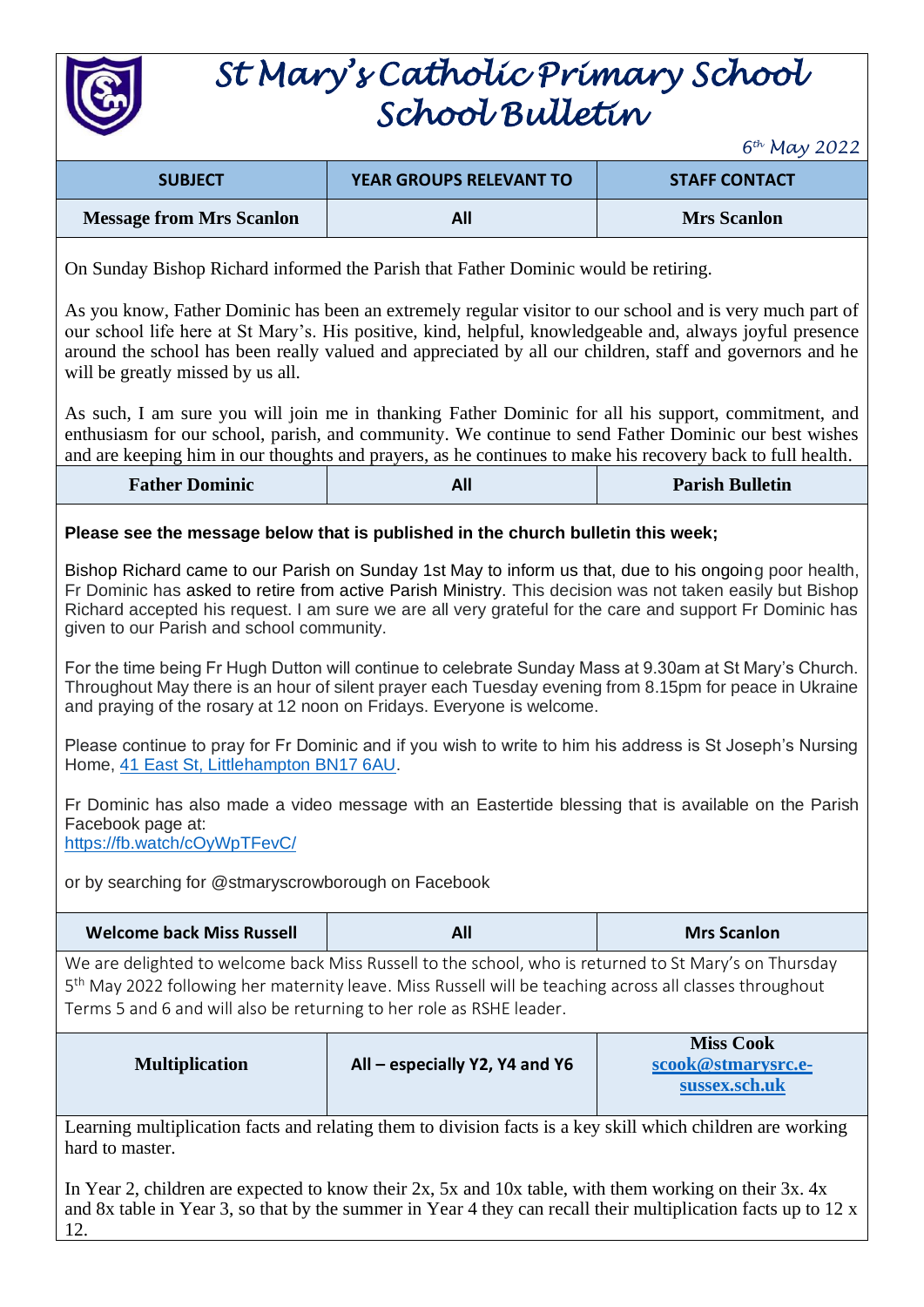Lots of families encourage and support the use of Times Table Rock Stars at home which is fabulous. However, there are other websites out there that allow your child to develop rapid recall. I quite like: <https://mathsframe.co.uk/en/resources/resource/477/Multiplication-Tables-Check>

If you click 'adjust difficulty' you can select which tables you want your child to practise and also adjust the time per question – if 6 seconds is too quick then I suggest you change this and over time reduce it.



Another site which has been recommended is:<https://www.themathsfactor.com/times-tables-check/#/> You can select groups of multiplication tables to practise, and then it gives you the option of selecting a time per question.

| Hi. Which times tables you would like to check?                                                                                                                                                                        |                       |                                                    | $\odot$              |                               |                            |                                                    |                                  |                                                                                                         |
|------------------------------------------------------------------------------------------------------------------------------------------------------------------------------------------------------------------------|-----------------------|----------------------------------------------------|----------------------|-------------------------------|----------------------------|----------------------------------------------------|----------------------------------|---------------------------------------------------------------------------------------------------------|
| Explorer<br>The 2, 5 and 10 times tables                                                                                                                                                                               |                       | <b>Adventurer 1</b><br>The 3, 4 and 8 times tables |                      |                               |                            |                                                    |                                  |                                                                                                         |
| <b>Adventurer 2</b><br>The 6, 7, 9, II and I2 times<br>tables                                                                                                                                                          |                       | Year 4 check<br>All the 2 to I2 times tables       |                      |                               |                            |                                                    |                                  |                                                                                                         |
|                                                                                                                                                                                                                        |                       |                                                    |                      | Number of<br>correct answers  | <b>Total time</b><br>taken | I 07<br>econd:<br><b>Fastest correct</b><br>answer | <b>Slowest correct</b><br>answei |                                                                                                         |
| At the end it provides a break down:                                                                                                                                                                                   |                       |                                                    |                      |                               |                            |                                                    |                                  |                                                                                                         |
| $6 \times 5$                                                                                                                                                                                                           | 30                    | Correct                                            |                      | I-24 seconds                  |                            |                                                    |                                  |                                                                                                         |
| $6 \div 2$<br>$8 \times 3$                                                                                                                                                                                             | 3<br>24               | Correct<br>Correct                                 |                      | I-07 seconds<br>1.79 seconds  |                            |                                                    |                                  |                                                                                                         |
| $II \times I2$                                                                                                                                                                                                         | 138                   | <b>X</b> Wrong                                     | $11 \times 12 = 132$ | 4.74 seconds                  |                            |                                                    |                                  |                                                                                                         |
| $4 \times 2$                                                                                                                                                                                                           | 8                     | Correct                                            |                      | 1-48 seconds                  |                            |                                                    |                                  |                                                                                                         |
| $II \times 7$                                                                                                                                                                                                          | 77                    | Correct                                            |                      | 2-18 seconds                  |                            |                                                    |                                  |                                                                                                         |
| $40 \div 10$                                                                                                                                                                                                           | 4                     | Correct                                            |                      | <b>I-II seconds</b>           |                            |                                                    |                                  |                                                                                                         |
| so you can clearly see which multiplication facts your child needs to practise.                                                                                                                                        | <b>Maths practise</b> |                                                    |                      | All - especially Year 2 and 6 |                            |                                                    |                                  | <b>Miss Cook</b><br>scook@stmarysrc.e-<br>sussex.sch.uk                                                 |
| Our Year 6 and Year 2 students are busy preparing for their end of key stage assessments.                                                                                                                              |                       |                                                    |                      |                               |                            |                                                    |                                  |                                                                                                         |
| If your child is finding an area difficult to understand then                                                                                                                                                          |                       |                                                    |                      |                               |                            |                                                    |                                  |                                                                                                         |
| https://www.bbc.co.uk/bitesize/subjects/z826n39 (Year 6),                                                                                                                                                              |                       |                                                    |                      |                               |                            |                                                    |                                  |                                                                                                         |
| https://www.bbc.co.uk/bitesize/subjects/zjxhfg8 (Year 2) and                                                                                                                                                           |                       |                                                    |                      |                               |                            |                                                    |                                  |                                                                                                         |
| https://www.mathsisfun.com/ are some of my favourite sites to help explain concepts in child speak and                                                                                                                 |                       |                                                    |                      |                               |                            |                                                    |                                  |                                                                                                         |
| provide examples and practice questions.                                                                                                                                                                               |                       |                                                    |                      |                               |                            |                                                    |                                  |                                                                                                         |
| https://www.maths4everyone.com/pages/ks2-sats-practice.php is an excellent site which allows you to<br>search for previous test questions based upon a topic. For example, if your child is finding ratio particularly |                       |                                                    |                      |                               |                            |                                                    |                                  |                                                                                                         |
|                                                                                                                                                                                                                        |                       |                                                    |                      |                               |                            |                                                    |                                  | challenging then you can search for ratio and previous SATs questions will appear for them to practise. |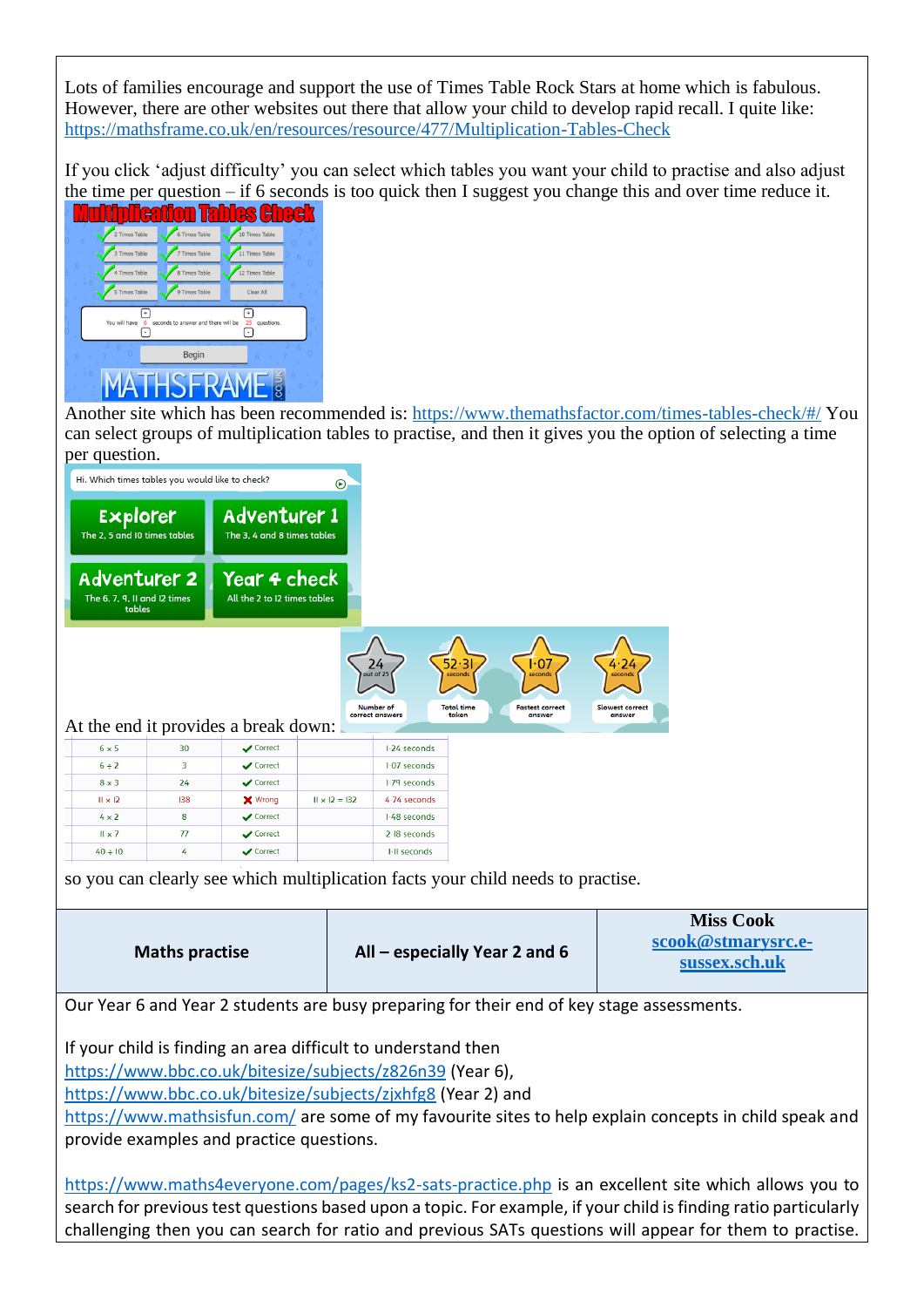Answer schemes are also available. Questions and answers are free to download. This site is for KS2 questions.

Mymaths is also an excellent resource to help explain and practise concepts – if anyone needs their log in, please email me – scook@stmarysrc.e-sussex.sch.uk

If your child is stuck or confused, please encourage them to ask for help.

| <b>Holiday Club</b>                                                                                                                                                                                                                                                                                                                                       | All                                                                                                                         | <b>Newton Lang</b> |  |  |  |  |
|-----------------------------------------------------------------------------------------------------------------------------------------------------------------------------------------------------------------------------------------------------------------------------------------------------------------------------------------------------------|-----------------------------------------------------------------------------------------------------------------------------|--------------------|--|--|--|--|
| Newton Lang Childcare will be running a May mid-term break Holiday Club in Uckfield. Please see                                                                                                                                                                                                                                                           |                                                                                                                             |                    |  |  |  |  |
|                                                                                                                                                                                                                                                                                                                                                           | attached booking form if you would like to sign up for your Child(ren).                                                     |                    |  |  |  |  |
| <b>May Half Term Dance Workshop</b>                                                                                                                                                                                                                                                                                                                       | All<br><b>Studio N Dance</b>                                                                                                |                    |  |  |  |  |
| see attached letter for details                                                                                                                                                                                                                                                                                                                           | Studio N Dance are holding a dance workshop in the May half term in Groombridge Village Hall. Please                        |                    |  |  |  |  |
| <b>Jarvis Brook Juniors Football</b><br>5 & 6 year olds<br><b>JBJFC</b>                                                                                                                                                                                                                                                                                   |                                                                                                                             |                    |  |  |  |  |
| awards event. Please see attached flyer for further details.                                                                                                                                                                                                                                                                                              | Jarvis Brook Juniors Football Club are holding a free taster session on Sunday 15 <sup>th</sup> May at their annual BBQ and |                    |  |  |  |  |
| All<br><b>Cake sale</b><br><b>Orange Class</b>                                                                                                                                                                                                                                                                                                            |                                                                                                                             |                    |  |  |  |  |
| A reminder that Year 1 will be holding their cake sale next Wednesday 11 <sup>th</sup> May. Please can Year 1 bring<br>all contributions of cakes / biscuits etc. to the school office on the day of the sale.<br>Please remember to bring some money to support the class cake sales.                                                                    |                                                                                                                             |                    |  |  |  |  |
| Thank you                                                                                                                                                                                                                                                                                                                                                 |                                                                                                                             |                    |  |  |  |  |
| All<br><b>Office</b><br><b>School Meal Options</b>                                                                                                                                                                                                                                                                                                        |                                                                                                                             |                    |  |  |  |  |
| The school meals delivery company have informed the kitchen staff that there are no supplies for baguettes<br>available to be delivered next week. After Monday's supply has been utilised, the kitchen can provide only<br>wraps as an alternative to the baguettes with the same fillings' options.                                                     |                                                                                                                             |                    |  |  |  |  |
| If your child usually chooses a baguette, please make them aware that they is not available from Tuesday<br>onwards, only wraps as an alternative. If the supplies of baguettes continue to be unavailable after next<br>week the kitchen will investigate alternative options.                                                                           |                                                                                                                             |                    |  |  |  |  |
| The Week 1 advertised hot menu choices including jacket potatoes are still available.                                                                                                                                                                                                                                                                     |                                                                                                                             |                    |  |  |  |  |
| <b>FSM Upcoming Events</b>                                                                                                                                                                                                                                                                                                                                | All                                                                                                                         | <b>FSM</b>         |  |  |  |  |
| There have been some amendments to times and or dates for some upcoming events.<br>The Colour Run will be held on Sunday $22nd$ May at 11.30pm - new time<br>The Summer Fair will be held on Saturday 16th July at 2pm - new date<br>Please update your diaries with the new time and dates. Further details regarding the events to follow.<br>Thank you |                                                                                                                             |                    |  |  |  |  |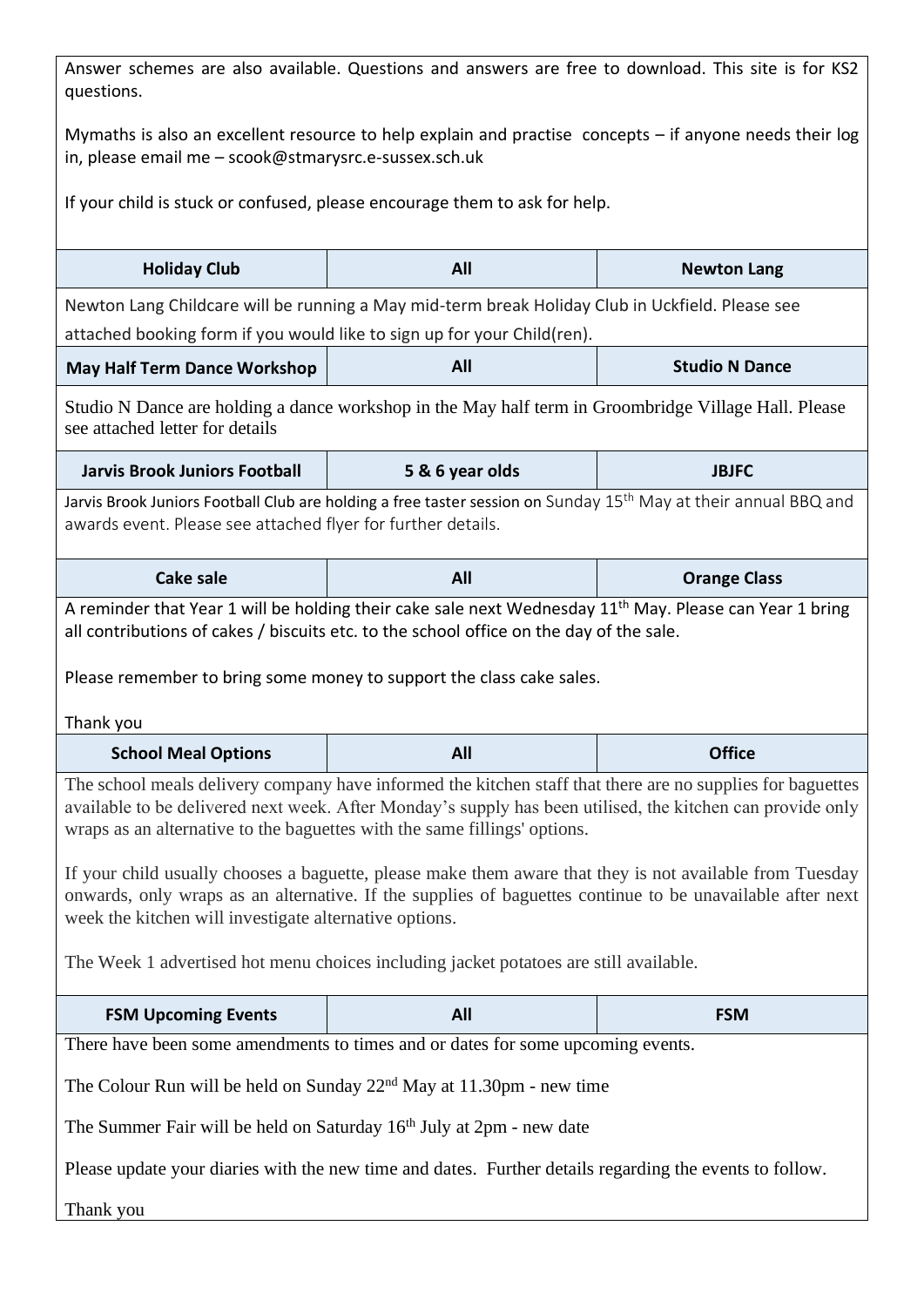| <b>Diary Dates</b> | ΔI<br>mш. | <b>Office</b> |
|--------------------|-----------|---------------|
|--------------------|-----------|---------------|

### Important

The following INSET DAYS have been decided for the next academic school year 2022/23. School will be closed to all pupils on these days.

> **1st September 2022 nd September 2022 rd January 2023 th July 2023 st July 2023**

### **2022/23 Term Dates**

| Term 1            | 5 September 2022 |  | 21 October 2022  |
|-------------------|------------------|--|------------------|
| Autumn break      | 24 October 2022  |  | 28 October 2022  |
| Term 2            | 31 October 2022  |  | 16 December 2022 |
| Christmas break   | 19 December 2022 |  | 2 January 2023   |
| Term <sub>3</sub> | 4 January 2023   |  | 10 February 2023 |
| February break    | 13 February 2023 |  | 17 February 2023 |
| Term 4            | 20 February 2023 |  | 31 March 2023    |
| April break       | 3 April 2023     |  | 14 April 2023    |
| Term 5            | 17 April 2023    |  | 26 May 2023      |
| May break         | 29 May 2023      |  | 2 June 2023      |
| Term 6            | 5 June 2023      |  | 19 July 2023     |

Monday May 1<sup>st</sup> 2023 is a Public Bank Holiday - School is closed

# TERM 5

09.05.22 to 12.05.22 Year 6 SATs week

- 11.05.22 Year 1 Cake Sale
- 17.05.22 Marian Assembly led by Indigo class Indigo class parents/carers invited
- 18.05.22 Online Safety Assembly 9.15am All parents/carers invited
- 22.5.22 Friends of St Mary's Colour Run 11.30am New Time
- 24.05.22 Young Voices Concert at the O2 Arena London (Indigo and Violet class participants)
- 25.05.22 Reception Class Cake Sale
- 26.05.22 Sponsored Walk for CAFOD All parents/carers invited
- 27.05.22 Jubilee Celebration Lunch in school
- 27.05.22 Last Day of Term for pupils (**3.15pm finish**)

# TERM 6

- 06.06.22 First Day of Term for Pupils
- 09.06.22 New Reception Class 2022 Make and Take Session 10am 11am
- 13.06.22 17-6-22 Beacon Open week tours Indigo class
- 13.06.22 Red and Indigo Class group photos
- 16.06.22 Bags to School Collection Friends of St Mary's
- 17.06.22 Father's Day Gift Sale Friends of St Mary's

23.06.22- New Reception Class 2022 Stay and Play Session 10am - 11am

24.06.22 to 27.06.22 - Indigo and Violet Classes Residential at PGL Windmill Hill

29.06.22 - St Gregory's Science Department visit to Indigo Class for Science Workshop

16.07.22 - Summer Fair - Friends of St Mary's 2pm (Please note date change)

04.0722 to 06.07.22 Violet Class transition days to Beacon